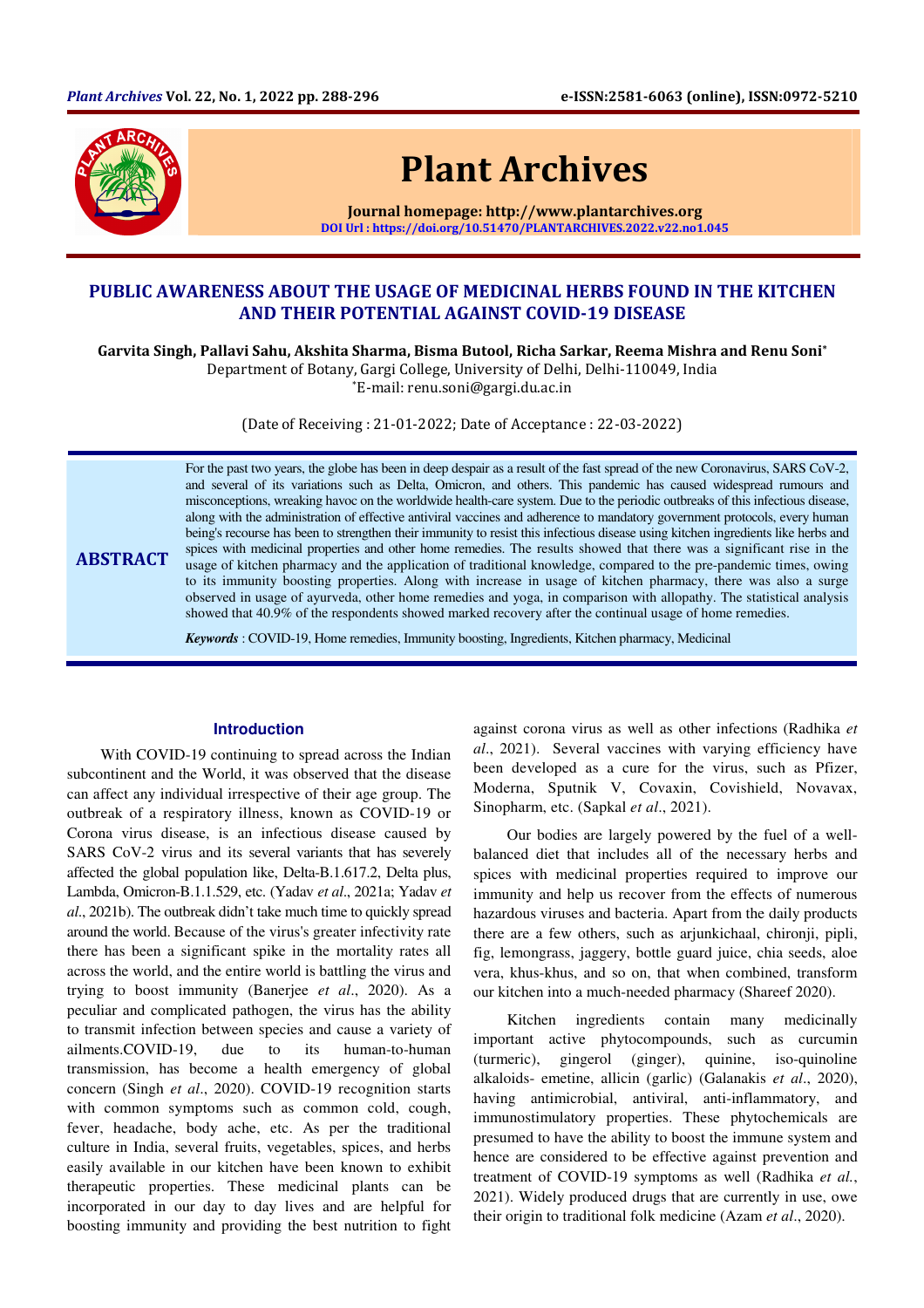Herbal medications, food, and exercise constitute a well-balanced home-made medicine front. Herbal tinctures and combinations have been used for headaches, digestive disorders, immunity, and wounds for millennia. If we have various therapeutic ingredients in our kitchen, such as clove, garlic, cinnamon, turmeric, etc., we can undoubtedly investigate their areas of benefit to live a healthy life (Srivastava *et al*., 2020). Plant-derived products have been shown to reduce oxidative stress and boost antibody production, which enhance consumer's immunity (Davison *et al*., 2016). This survey was undertaken with the aim of determining the effective use and preference for medicinal plants found in the kitchen (home remedies) during this global pandemic, COVID-19. As a result, the focus of this research is on the importance of ordinary household components having medicinal properties in enhancing human immunity and promoting traditional knowledge.

#### **Materials and Method**

The survey was conducted online via Google forms comprising of 25 questions. Questions were centredon the spurge in COVID-19 cases; comparative analysis of usage of kitchen pharmacy (food ingredients with immunomodulatory properties) with allopathy, homeopathy and ayurveda; its significance; and extent of improvement in the health of respondents after administration of the useful kitchen ingredients for boosting immunity. The identity of the respondents was kept confidential. This questionnaire-based survey was conducted from January 2021 to May 2021. A total of 372 responses were received with majority of the respondents hailing from Delhi-NCR. People belonging from Lucknow, Bhubaneswar, Mumbai, Meerut, Jharkhand, Gwalior, Guwahati, Chennai, Kozhikode, Patna etc. also attempted the survey.

The questionnaire was divided into 3 segments- the first segment focused on the personal details of the respondents, the second on the increased usage of kitchen pharmacy and comparative analysis with other medications during COVID-19 pandemic, and the third focused on the specific ingredients utilised and conclusive responses on the effectiveness.

The questionnaire had few open-ended questions and few multiple-choice questions with a pre-set answer, offering an easy choice of answering to the respondents as per their convenience and directly amounting to the significant foundation of the questionnaire. The survey was widely promulgated through various social media platforms for a wider outreach and a greater database for the efficacy of the results determined through the survey. Apart from the multiple-choice questions, the open-ended answers helped in improving the results and in efficiently enhancing the interpretations. Results obtained provided an in-depth understanding of the significance of kitchen pharmacy and their utilisation in boosting the immunity.

Data analysis was primarily done using Microsoft excel, consisting of pie-charts as well as bar graphs, to provide precise results for the paper.

The statistics showed a participation of 87.4% females and 12.6% males. The respondents were aged below 20 (47.3%), 20-40 (41.7%), 41-60(8.9%), and above 60(2.1%), with 86.8% residing in cities and 13.2% living in rural areas. The various occupational areas of the respondents were found to be students (78.5%), private sector (6.7%), public sector  $(8.3\%)$ , home maker  $(1.6\%)$ , teaching  $(3.1\%)$  and retired persons (1.8%) (Table-1).

#### **Result and Discussion**

Many medicinal plants have been shown to be effective for treatment of COVID-19 (Lim *et al*., 2021; Maurya *et al*., 2022). Kitchen pharmacy is full of ingredients with medicinal properties that can be used to boost immunity and combat infections. Its use can be one of the most costeffective and sustainable methods for instilling health-related habits.

#### **Perspective and awareness on kitchen pharmacy**

With no concrete cure for this deadly virus, most of the people turned towards the age-old traditional methods of curing diseases. Immunity boosting kitchen ingredients have become an integral part of most people's lives, thanks to their increasing popularity and the need of the hour for a sustainable balanced life. Most of these practices and uses of kitchen ingredients in curing diseases have been passed down through generations in most of the families, but with the increasing reach of the internet, these uses have been accessible to people worldwide at a button's click (Ansari, 2020). It is important to keep our immunity strong, so that even if we are infected with the virus, it doesn't have a severe impact on our body.

According to the poll only 27.2% of the respondents were fully aware about the immunity boosting benefits of kitchen ingredients, while 68.3% were partly aware and 4.5%being completely unaware (Figure-1a) of these benefits. It can also be concluded that the internet is the main source of awareness for about 71.5% of the respondent's traditional culture being the second (Figure-1b).

Newspapers and magazines have become a daily source of awareness. WhatsApp, which has become an important part of everybody's daily routine, has also played an important role in making people aware of the palliating effects of immunity boosting kitchen ingredients, be it people in urban areas or even rural areas. But the information shared on WhatsApp is not always verified, so before using the given remedies, one must always be sure of the verity of the facts given. Similar is the case with the information being available on the internet for public access. These pieces of information can be edited by anyone, hence hindering the correctness of the information shared. This awareness can be increased by forming community websites on the internet with verified doctors sharing the correct information (Tasnim *et al*., 2020).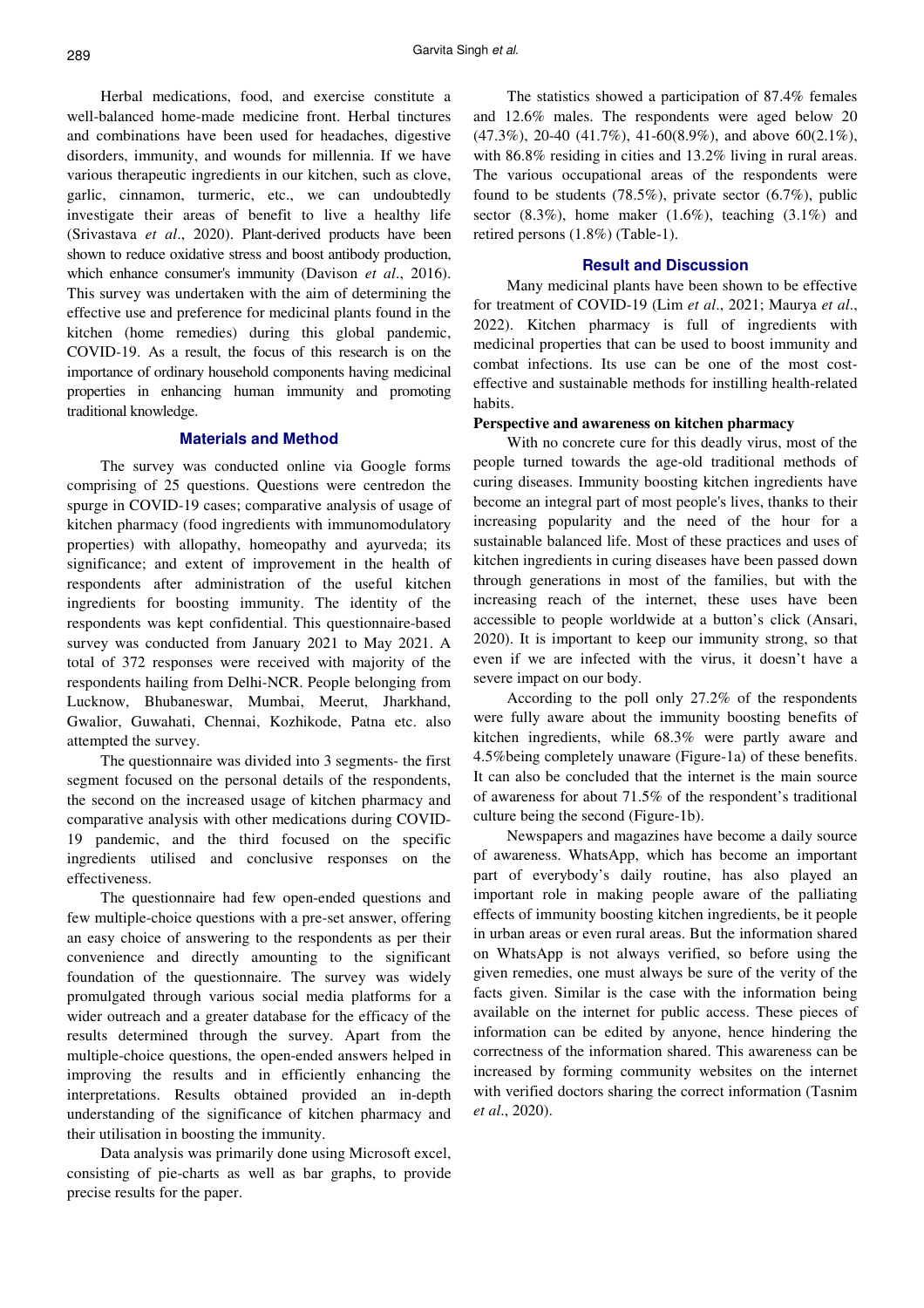Public awareness about the usage of medicinal herbs found in the kitchen and their potential against 290 Covid-19 disease



Fig. 1 : (a) Pie-chart depicting the percentage of respondents who were aware of the usage of kitchen ingredients for boosting immunity. (b) Sources of awareness amongst respondents about the usage of kitchen ingredients.

#### **Sustainability of immunity boosting food ingredients**

According to a survey conducted by WHO (World Health Organization), it was reported that approximately 80% people worldwide turned towards herbal medicines as trusted sources, to cater to their primary health care needs. As per the sources, approximately 21,000 plant species fall into the potential category of medicinal plants with healing properties, thus throwing light on the significance of immunity boosting kitchen ingredients (Kolhe *et al*., 2020).

In this period of crisis with pessimism reaching its peak, the significance of nutrition and immunity to protect the human body has increased proportionately. Several researchers have shown that a right amount of nutritional intake play a critical role in the proper functioning of the human body as well as psychological well-being (Felsenstein *et al*., 2020). In the current scenario, dietary intake has played a significant role in building immunity against viral infections such as COVID-19. Nutrients modulate the immunity of an individual by gene expression and regulation of indicator molecules which enhances the cell immunity. Proteins, carbohydrates, fats etc. have shown to boost up the body's immunity, with vitamin-D in particular, reducing the viral replication rate by reducing pro-inflammatory cytokines. Vitamin-C protects the body from oxidative stress and there are several other minerals and vitamins which are beneficial and are an important component of the human diet (Sekhri *et al*., 2013).

In India, AYUSH ministry, through their protocol, is spearheading the significance of nutrition and exercises along with other natural activities and has stressed on the fact that dehydration can be one of the reasons for lowered resistance in the body. Dietary liquids like saltwater, fruit juices or lemon water can help in increasing the body's resistance and all these sources are sufficiently sustainable.

As per the survey carried out, 91.7% (Figure-2a) of the respondents understood the significance of kitchen pharmacy with 62.6% (Figure-2b) of the respondents frequently resorting to home remedies for boosting immunity amidst the pandemic. The survey also showed a 36.1% increase in the usage of home remedies, or rather kitchen pharmacy, during the pandemic, as compared to the pre-pandemic times with 32.6% (Figure-2c) reduced usage of allopathy during the pandemic. 77.4% of the respondents used home remedies as the course of medication, whereas only 30.1% relied on ayurveda, and 21.2% relied on allopathy, for boosting their immunity against the virus, providing a concrete statistical result supporting kitchen pharmacy (Figure-2d). The graphical analysis clearly shows an increase in the usage of home remedies and ayurveda over allopathy and homeopathy, emphasising the significance of kitchen pharmacy and its sustainability during these tough times.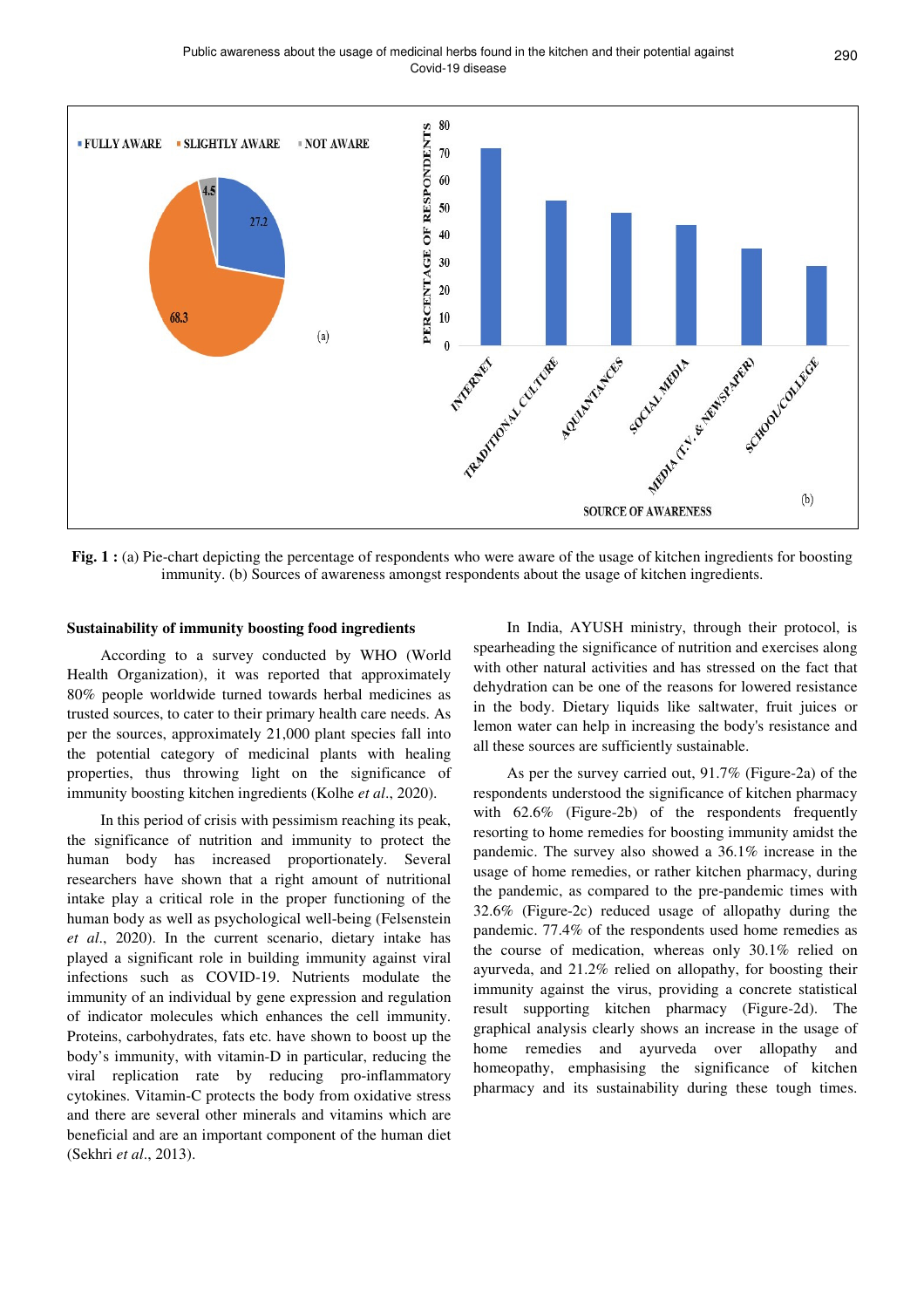

**Fig. 2 :** (a) Pie-chart showing the response towards understanding the importance of kitchen pharmacy in boosting immunity. (b) Pie-chart depicting the frequency of usage of kitchen pharmacy (in percentage). (c) Graph showing the type of medication preferred by the respondents before and during COVID-19. (d) Graph depicting the type of medication the respondents relied upon for boosting immunity during COVID-19.

#### **Root cure for COVID-19 in kitchen**

Majority of the participants preferred home remedies over allopathic medicine, or any other kind of medication, which indicated their belief in the efficacy and safety of herbal products, traditional knowledge, and a positive attitude for treating or prevention of COVID-19 at home. Some of the preferred choices for maintaining holistic health were yoga, ayurveda, homeopathy, naturopathy, siddha, and unani. Home remedies stemming from kitchen pharmacy were significantly preferred for their usefulness in boosting immunity against COVID-19, and the reasons behind this were, that it has minimal side effects and maximum potential to treat a disease with various natural immunity boosting capabilities. Some of the most frequently used home remedies were steam-inhalation, home-made kadha, golden milk/turmeric milk, lemon/ginger water, herbal/ginger/green tea, and some of the kitchen ingredients used were ginger, turmeric, basil, honey, cumin, etc. It is the easiest and safest way that can be employed to strengthen the immunity for the management of COVID-19 symptoms at home (Singh *et al*., 2020).

Out of the total responses, 79.3% (Figure-3a) of respondents were aware of the medicinal benefits (antiinflammatory, blood sugar lowering agent, antiviral, antimicrobial, etc.)of the ingredients used in home remedies indicating a wider reach of cognizance for health benefits of the various kitchen ingredients. According to the survey conducted, home remedies were found to be the most useful

type of medication in comparison with allopathy, homeopathy, ayurveda, etc. (Figure-3b). 40.9% (Figure-3c) of the people reported that they have seen cases of recovery solely through the administration of home remedies on a daily basis, hence showcasing the beneficial remedial properties of the kitchen ingredients. Among the various home remedies administered by the respondents for curing flu-like symptoms during the pandemic*,* kadha was administered by approximately 71.8% of the respondents, hence was the most commonly used home remedy for COVID-19 infection. Other home remedies that were increasingly administered were: - golden milk (59.4%), lemon water with honey (44.9%), chyawanprash (40.1%), ginger water (34.7%), tulsileaves and dried ginger (34.1%), black pepper water with jaggery (17.5%), AYUSHkwath (3.2%), basil leaves and honey, tulsitea with black pepper, vegan dahi, green tea, hot water, etc. (Figure-3d).

Excessive consumption of anything can be harmful to health. Medicinal herbs do have therapeutic properties, but when consumed in an excessive amount they might cause allergic reactions (Abdel-Aziz *et al*., 2016). Nearly 6.3% of responders reported some kind of allergic reactions like skin allergies, sore throat, burning effect in stomach, constipation, mouth blisters, pimples, etc. due to the usage of medicinal kitchen ingredients (Figure-3e).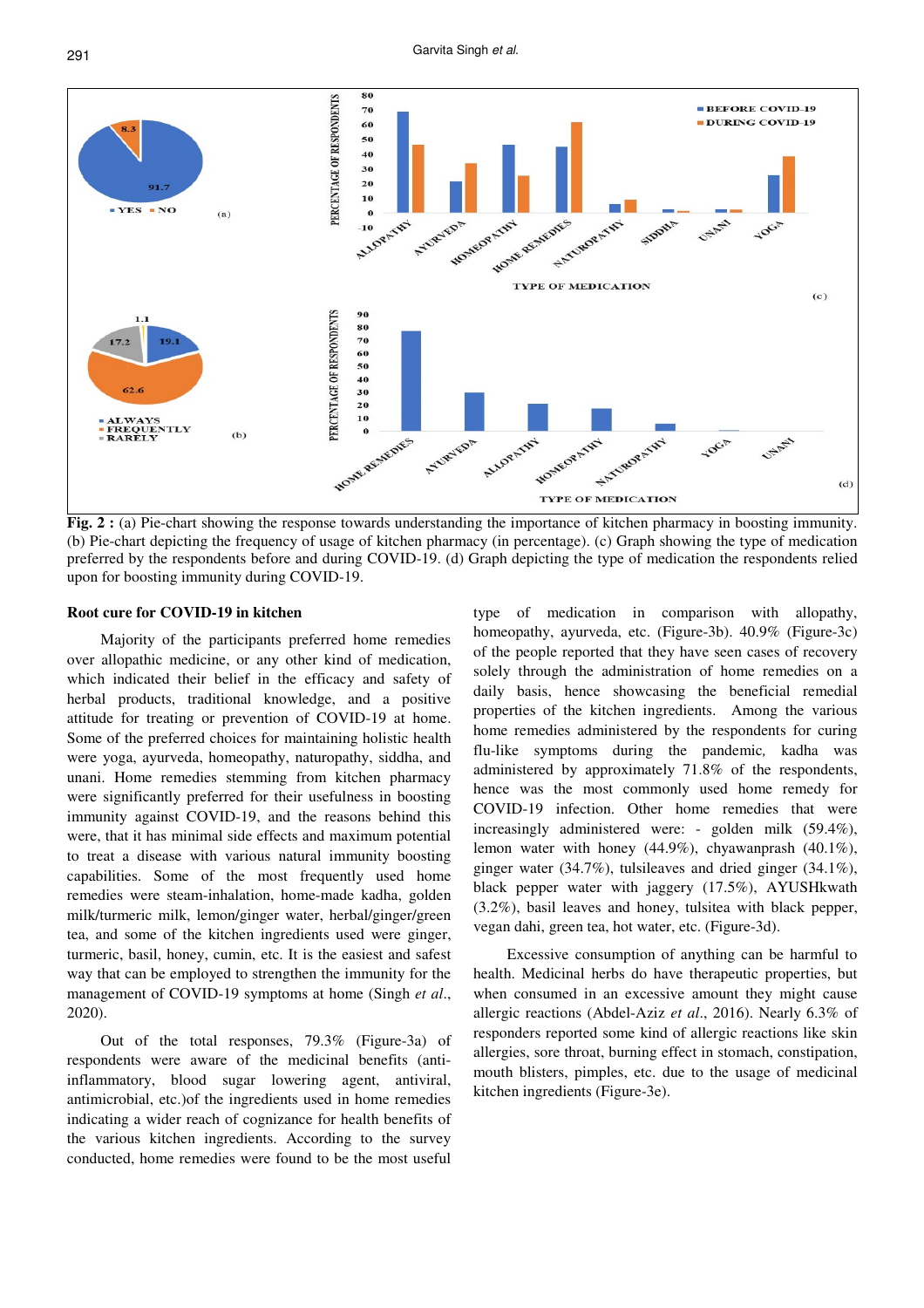Public awareness about the usage of medicinal herbs found in the kitchen and their potential against 292 Covid-19 disease



**Fig. 3** : (a) Pie-chart illustrating respondents' knowledge of the the various medical benefits of the kitchen ingredient. (b) Graph depicting the usefulness of the given types of medications in boosting the immunity. (c) Pie-chart depicting recovery of COVID-19 patients solely through kitchen pharmacy. (d) Graph showing common home remedies used by the respondents during COVID-19 pandemic. (e) Pie-chart depicting percentage of respondents who experienced allergic reactions due to usage of the kitchen ingredients or other home remedies.

#### **Kitchen ingredients play a significant role in conferring immunity against COVID-19**

The COVID-19 pandemic has highlighted an urgent need for boosting one's immune system to fight the disease. With the progressive increase in COVID-19 cases, the general public has found an inclination towards remedies other than allopathy, such as homeopathy, ayurveda, yoga, with kitchen pharmacy playing an important role. Several kitchen ingredients play a key role in boosting the immunity that forms an integral part of kitchen pharmacy.

As per the guidelines provided by AYUSH, there arefew medicines that have been developed by traditional practices that provide respite and alleviate some of the symptoms of COVID-19 and have demonstrated good adaptive immunity against COVID-19 (Ministry of Ayush 2019).

Some of the common mechanisms of action through which various kitchen ingredients act includes their immunomodulatory, virucidal, bactericidal, anti-

inflammatory and hematopoietic activities (Parham *et al*., 2020). In our survey, it was found that ginger has been the most popularly used kitchen ingredient during COVID-19 (Figure-4). Turmeric was voted the second most used ingredient and the use of Giloy has increased during the pandemic (Figure-4).

Some of the most preferred kitchen ingredients that were used for boosting immunity during the COVID-19 pandemic, which play a key role in kitchen pharmacy are given in (Table-2, Figure-5) (Barati *et al*., 2020, Banerjee *et al*., 2020; Logeswari *et al*., 2020). Apart from the ingredients mentioned in these, several other ingredients were mentioned by the respondents in the survey form such as: - Arjun kichaal, chironji,pipli, fig, lemongrass, jaggery, bottle guard juice, chia seeds, aloe vera, khus-khus, etc.

Another ingredient known as hedge mustard (*Sisymbrium irio* Linn.), or khubkala (in ayurveda), is a recent addition to ayurvedic medicine. Its seeds help in the curing high fever and cough (Rahman *et al*., 2018).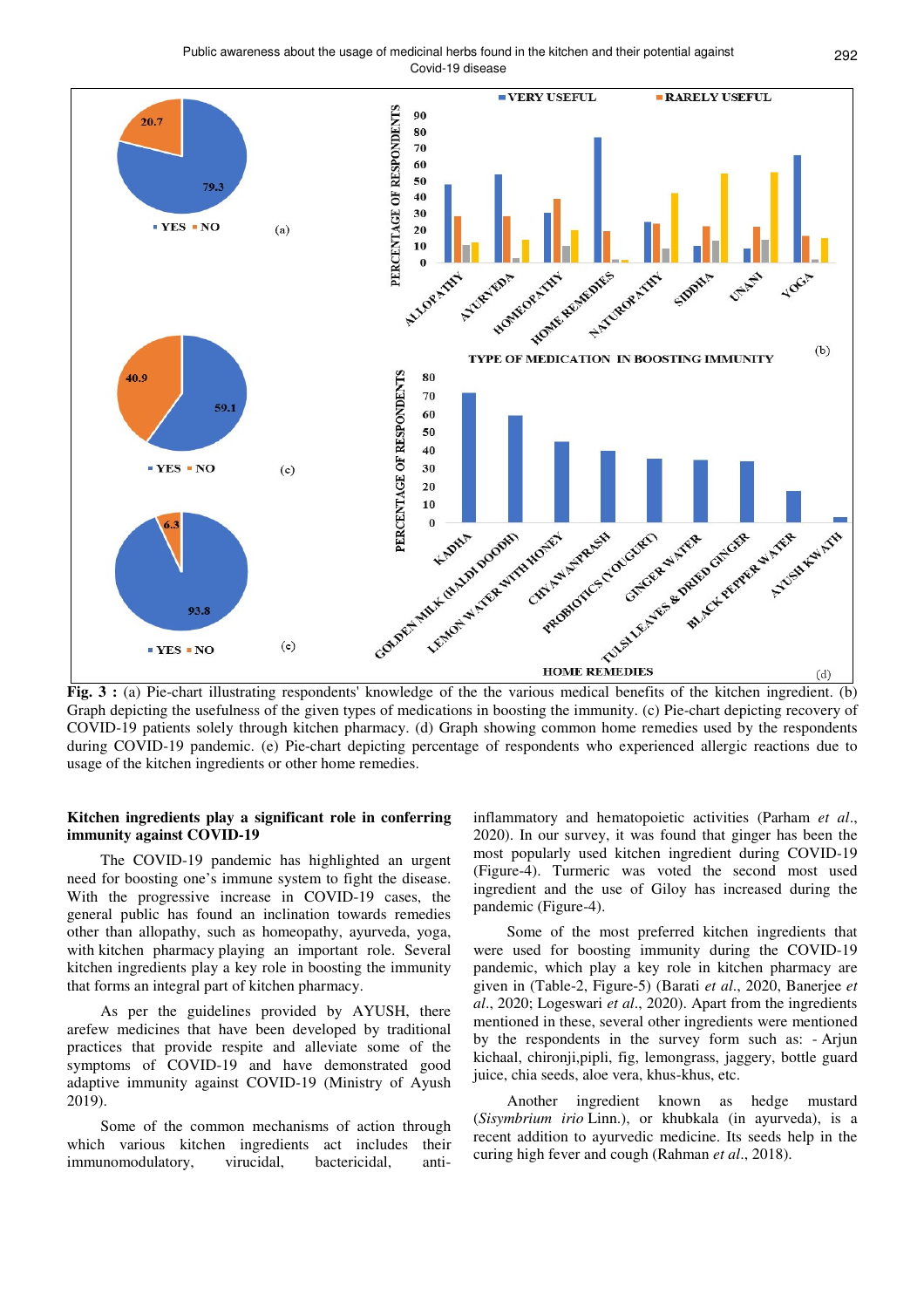

**Fig. 4** : Graph depicting usage of kitchen ingredients before and during COVID-19.



**Fig. 5 :** Different types of medicinal kitchen ingredients.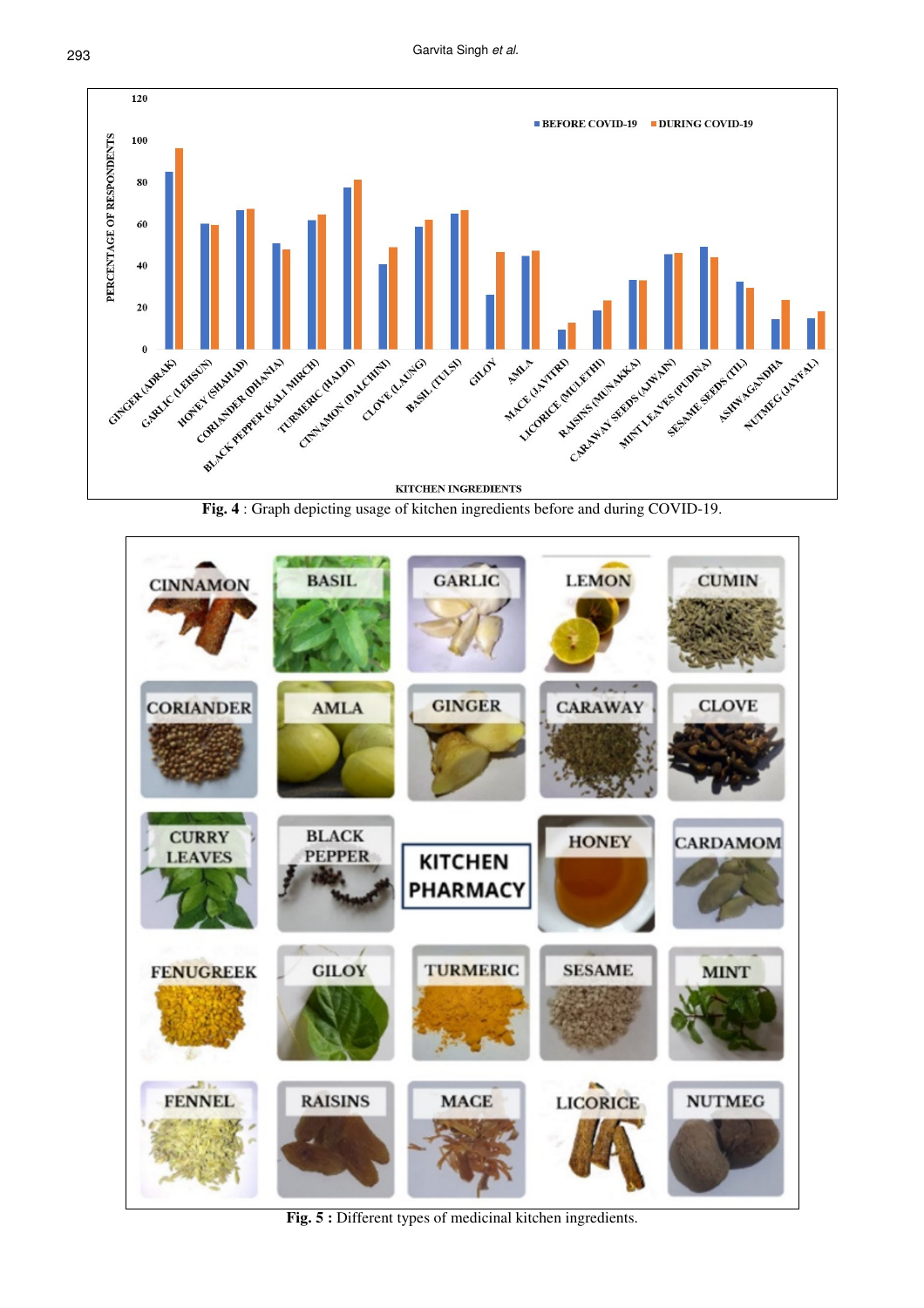### **Conclusion**

COVID-19 has rampantly disrupted the daily life and economic stability of billions of people throughout the world and in the absence of a concrete cure, various kitchen ingredients (home remedies) hold a significant position in alleviating the COVID-19 symptoms. Amidst this on-going pandemic these home remedies have come out to play a prominent role in boosting body's immunity and taking a step towards a secured lifestyle. This paper primarily focuses on the functional aspect of kitchen ingredients in terms of boosting immunity and has shown that their usage has aided significant recovery rates amongst the respondents of the survey carried out. Given the enormous challenges encountered, research on medicinal plant extracts should be seriously considered for developing medicines against SARS-CoV-2 and other pathogens.

|                                                 | <b>GENDER</b> |      |      | <b>AREA</b> |                                               | AGE                |    |       |      | <b>OCCUPATION</b> |     |     |                                                                                                        |  |  |
|-------------------------------------------------|---------------|------|------|-------------|-----------------------------------------------|--------------------|----|-------|------|-------------------|-----|-----|--------------------------------------------------------------------------------------------------------|--|--|
| <b>CATEGORY Male Female Urban Rural</b>         |               |      |      |             | $\frac{1600}{20}$ 20-40 $\frac{41}{60}$<br>20 |                    | 60 | above |      |                   |     |     | 61 & $_{\text{Student}}$ Public Private Home Teacher / Retired<br>sector   sector   maker   Professors |  |  |
| No. of<br>respondents<br>$(\text{out of } 372)$ | 325           | 47   | 323  | 49          | 176                                           | 155                | 33 |       | 292  | 31                | 25  | 6   |                                                                                                        |  |  |
| Percentage<br>$(\%)$                            | 12.6          | 87.4 | 86.8 | 13.2        | 47.3                                          | $41.7 \,   \, 8.9$ |    | 2.2   | 78.5 | 8.3               | 6.7 | 1.6 | 3.1                                                                                                    |  |  |

**Table 1 :** Socio- demographic characteristics of the respondents

|  | Table 2 : Medicinal kitchen ingredients used during COVID-19 and their health benefits. |
|--|-----------------------------------------------------------------------------------------|
|  |                                                                                         |

| $\overline{\mathbf{S}}$ .<br>No. | Name of the<br>Ingredient          | <b>Scientific Name</b><br>(Phytocomponents Present)                                                                                                                        | <b>Part Used</b>               | <b>Health Benefits</b>                                                                                                                               |
|----------------------------------|------------------------------------|----------------------------------------------------------------------------------------------------------------------------------------------------------------------------|--------------------------------|------------------------------------------------------------------------------------------------------------------------------------------------------|
| 1.                               | <b>Black</b> pepper<br>(Kalimirch) | Piper nigrum (alkaloid component- piperine)                                                                                                                                | Fruits                         | Anti-inflammatory, antioxidant and antibacterial<br>properties.                                                                                      |
| 2.                               | Ginger<br>(Adarak)                 | Zingiber officinale (phenolic compound- gingerol,<br>polyphenols, terpene- ß-bisabolene)                                                                                   | Rhizome                        | Relieves nausea, eases flu, relives pain, reduces<br>inflammation, antiviral, and antioxidant properties.                                            |
| 3.                               | Garlic<br>(Lahasun)                | Allium sativum (Allicin<br>(Allyl 2-propenethiosulfinate or diallyl thiosulfate))                                                                                          | Bulb                           | Combats common cold, antioxidant and antiviral<br>properties, helps in detoxification of the body, and<br>boosts immunity.                           |
| 4.                               | Clove<br>(Laung)                   | Syzygium aromaticum (Eugenol)                                                                                                                                              | Flower buds                    | Rich in antioxidants, reduces oxidative stress,<br>antiviral, antibacterial and anti-stress properties.                                              |
| 5.                               | Coriander<br>(Dhaniya)             | Coriandrum sativum (Linalool)                                                                                                                                              | Seeds,<br>leaves               | Rich in immune boosting antioxidants and has anti-<br>inflammatory properties.                                                                       |
| 6.                               | Turmeric<br>(Haldi)                | Curcuma longa (Curcumin)                                                                                                                                                   | Rhizome                        | Anti-inflammatory and antioxidant properties.                                                                                                        |
| 7.                               | Cinnamon<br>(Dalchini)             | Cinnamomum verum (Cinnamaldehyde (trans-3-<br>phenyl-2-propenal) or cinnamic aldehyde)                                                                                     | <b>Bark</b>                    | Antioxidant, antifungal, antiviral, and antibacterial<br>properties.                                                                                 |
| 8.                               | Holy basil<br>(Tulsi)              | Ocimum tenuiflorum(Vitamin-A and C, calcium,<br>potassium, fatty acids like lauric acid, linoleic acid,<br>oleic acid, etc.)                                               | Leaves                         | Antioxidants, anti-inflammatory, antibacterial,<br>antiviral and immunomodulatory properties.                                                        |
| 9.                               | Giloy                              | Tinosporum cordifolia (Alkaloids-choline,<br>tinosporin, 11-hydroxymustakone)                                                                                              | Stem,<br>Leaves                | Treats chronic fever, reduces stress and anxiety,<br>and fights respiratory problems.                                                                |
| 10.                              | Amla<br>(Indian<br>gooseberry)     | Phyllanthus emblica (Vitamin-C (ascorbic acid),<br>bioactive phytochemicals like polyphenols (ellagic<br>acid, gallic acid, chebulagic acid, quercetin, leutolin,<br>etc.) | Fruit                          | Helps fight common cold, boost immunity and<br>metabolism and is rich in antioxidants.                                                               |
| 11.                              | Licorice<br>(Mulethi)              | Glycyrrhiza glabra (Glycyrrhizin, also known as<br>glycyrrhizic acid)                                                                                                      | Root                           | Antibacterial, antiviral, anti-inflammatory<br>properties and eases upper respiratory conditions                                                     |
| $\overline{12}$ .                | Raisins<br>(Munakka)               | Vitis vinifera (Rich source of phenolic compounds<br>and contains resveratrol, flavonoid, quercetin,<br>catechins, procyanidins and anthocyanins)                          | Dried grape                    | Builds and maintains strong bones.                                                                                                                   |
| 13.                              | Mint<br>(Pudina)                   | Mentha (Menthol, Menthone, 1,8-cineole, limonene,<br>beta-pinene, and beta-caryophyllene)                                                                                  | Leaves                         | Effective nasal decongestant, used for dry<br>cough/sore throat, beats stress and depression.                                                        |
| $\overline{14}$ .                | Caraway<br>(Ajwain)                | Carum carvi (Thymol, oleic acid, linoleic acid, γ-<br>terpinene, p-cymene and palmitic acid)                                                                               | Seeds                          | Antioxidants, used for dry cough/sore throat, combats<br>infection and anti-inflammatory properties.                                                 |
| 15.                              | Sesame<br>(Til)                    | Sesamum indicum (Sesamin, sesamolin,<br>tocopherols, PUFA, phytosterols, phytates and other<br>phenolics)                                                                  | Seeds                          | Antibacterial, good source of fibre, reduces<br>inflammation, supports healthy bones and aids in<br>blood cell formation.                            |
| 16.                              | Ashwagandha                        | Withania somnifera (Withanolides, withanone,<br>withaferin-A)                                                                                                              | Whole,<br>dried root           | Helps lower cortisol levels, helps reduce stress and<br>anxiety, reduces symptoms of depression and<br>inflammation.                                 |
| 17.                              | Mace<br>(Javitri)                  | Myristica fragrans (Dihydroguaiaretic acid,<br>elimicin, myristic acid and myristicin)                                                                                     | Aril /Seed<br>coat<br>covering | Used to cure nausea, boosts blood circulation, acts<br>as a stress buster, treats cold and cough, anti-<br>inflammatory and helps increase appetite. |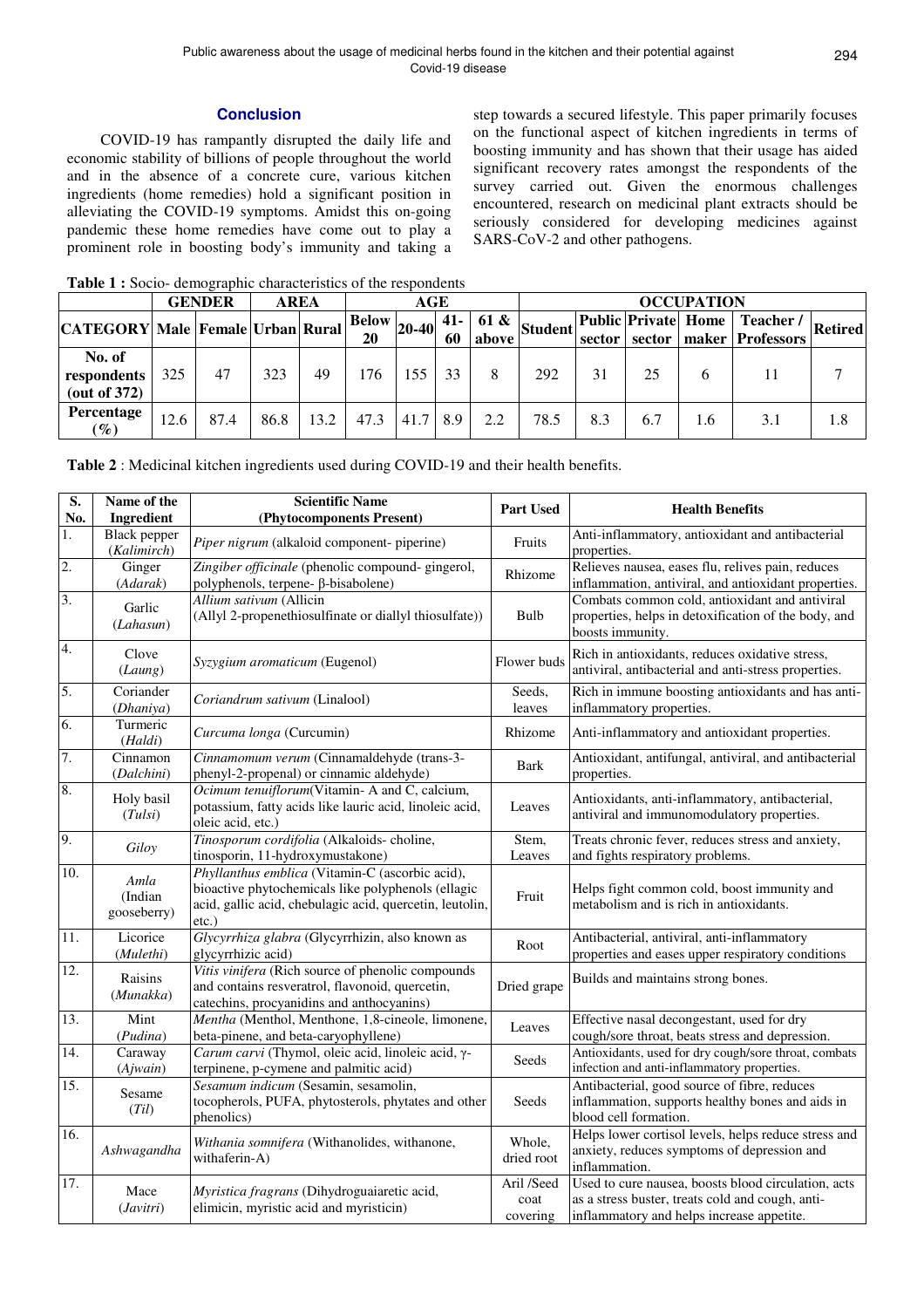| 18. | Nutmeg (Jayfal)               | Myristica fragrans (Dihydroguaiaretic acid,<br>elimicin, myristic acid, myristicin)                                                                                             | Seed             | Contains powerful antioxidants, anti-inflammatory,<br>antibacterial properties, effective against oral<br>pathogens.                                                |
|-----|-------------------------------|---------------------------------------------------------------------------------------------------------------------------------------------------------------------------------|------------------|---------------------------------------------------------------------------------------------------------------------------------------------------------------------|
| 19. | Cardamom<br>(Elaichi)         | Elettaria cardamomum (Cineole)                                                                                                                                                  | Fruit, Seed      | Contains antioxidant and diuretic properties, anti-<br>inflammatory, improves breathing by stimulating<br>oxygen uptake and relaxing air passage,<br>antibacterial. |
| 20. | Honey                         | $C_6H_{12}O_6$ (Fructose)<br>(From honeybee Apis mellifera)                                                                                                                     | Raw              | Contains antioxidants including flavonoids and is<br>cough suppressant.                                                                                             |
| 21. | Fennel<br>(Saunf)             | Foeniculum vulgare (Anethole, estragole, fenchone,<br>limonene, p-cymene)                                                                                                       | Seeds            | Improves digestive system and has anti-<br>inflammatory property.                                                                                                   |
| 22. | Fenugreek<br>(Methi)          | Trigonell afoenum-graecum<br>(Alkaloids-Trimethylamine, Neurin, Trigonelline,<br>Choline, Gentianine, Carpaine and Betain)                                                      | Leaves,<br>Seeds | Anti-inflammatoryproperty and contains<br>antioxidants.                                                                                                             |
| 23. | Cumin<br>(Jeera)              | <i>Cuminum cyminum</i> (Cumin aldehyde, p-mentha)                                                                                                                               | Seeds            | Contains antioxidants, fights bacteria and parasites<br>and has anti-inflammatory property.                                                                         |
| 24. | Curry leaves<br>(Curry patta) | Murraya koenigii (Linalool, elemol, myrcene,<br>alpha-terpinene, neryl acetate)                                                                                                 | Leaves           | Powerful antioxidant and is used as an analgesic.                                                                                                                   |
| 25. | Lemon<br>(Nimbu)              | Citrus x limon (Limonene, sabinene, citronellal,<br>linalool, neral, geranial,<br>(E)-β-ocimene, myrcene, citronellol, β-<br>caryophyllene, terpne-4-ol, geraniol and α-pinene) | Fruit            | Relieves sore throat, promotes hydration, used for<br>common cold, lowers respiratory symptoms,<br>reduces cough, and flu symptoms.                                 |

#### **Acknowledgement**

The authors acknowledge and extend thanks to all those who supported the study by participating in the questionnaire-based survey and contributed in survey analysis. The authors also thank Gargi College, University of Delhi for all the support during this study.

#### **References**

- Abdel-Aziz, S.M.; Aeron, A. and Kahil, T.A. (2016). Health Benefits and Possible Risks of Herbal Medicine. In: Microbes in Food and Health, Garg, N.; Abdel-Aziz, S.; Aeron, A. (eds), Springer, Cham, 97-116.
- Ansari, M.S. (2020). Role of Traditional Knowledge Digital Library (TKDL) in Preservation and Protection of Indigenous Medicinal Knowledge of India. In Herbal Medicine in India, Sen, S.; Chakraborty, R. (eds), Springer, Singapore, 609-620.
- Azam, M.N.K.; Mahamud, R.A.; Hasan, A.; Jahan, R. and Rahmatullah, M. (2020). Some home remedies used for treatment of COVID-19 in Bangladesh. *J. Med. Plants Stud.,* 8: 27-30.
- Banerjee, S.; Srivastava, S. and Giri, A.K. (2020). Possible nutritional approach to cope with COVID-19 in Indian perspective. *J. Med. Clin. Sci*., 6: 207-219.
- Barati, F.; Pouresmaieli, M.; Ekrami, E.; Asghari, S.; Ziarani, F.R. and Mamoudifard, M. (2020). Potential Drugs and Remedies for the Treatment of COVID-19: a Critical Review. *Biol. Proced. Online*, 22: 1-17.
- Davison, G.; Kehaya, C. and Wyn Jones, A. (2016). Nutritional and physical activity interventions to improve immunity. *Am. J. Lifestyle Med*., 10: 152-169.
- Felsenstein, S.; Herbert, J.A.; McNamara, P.S. and Hedrich, C.M. (2020). COVID-19: Immunology and treatment options. *Clin. Immunol*, 215: 108-448.
- Galanakis, C.M.; Aldawoud, T.; Rizou, M.; Rowan, N.J. and Ibrahim, S.A. (2020). Food ingredients and active compounds against the corona virus disease (COVID-19) pandemic: A comprehensive review. Foods, 9: 1701.
- Kolhe, S.; Dhambhare, M.; Dhankasar, P.; Dhole, P.; Nair, A. and Rewatkar, P. (2020). Home Remedies During Covid Pandemic Lockdown. *J. Res. Med. Dent. Sci*., 8: 103-107.
- Maurya, V.K.; Kumar, S.; Bhatt, M.L. and Saxena, S.K. (2022). Antiviral activity of traditional medicinal plants from Ayurveda against SARS-CoV-2 infection. *J. Biomol. Struct. Dyn*., 40: 1719-1735.
- Ministry of Ayush. National Clinical Management Protocol-Ayurveda for Management of Covid-19 (2019).
- Logeswari, J.; Shankar, S.; Biswas, P.G. and Muninathan, N. (2020). Role of Medicinal Plants in the Prevention of Covid-19 Pandemic. *Med. Leg. Update,* 20: 2303-2306.
- Lim, X.Y.; Teh, B.P. and Tan, T.Y.C. (2021). Medicinal plants in COVID-19: potential and limitations. Front. *Pharmacol*.12: 355.
- Radhika, A. and Malik, H. (2021). Fight against COVID-19: Survey of Spices & Herbs Used in North India. *Open J. Epidemiol*., 11: 256-266.
- Rahman, M.; Khatun, A.; Liu, L. and Barkla, B.J. (2018). Brassicaceae mustards: Traditional and agronomic uses in Australia and New Zealand. *Molecules*, 23: 231.
- Sapkal, G.N.; Yadav, P.D.; Ella, R.; Deshpande, G.R.; Sahay, R.R.; Gupta, N.; Vadrevu, K.M.; Abraham, P.; Panda, S. and Bhargava, B. (2021). Inactivated COVID-19 vaccine BBV152/COVAXIN effectively neutralizes recently emerged B.1.1.7 variant of SARS-CoV-2. *J. Travel Med*., 28: taab051.
- Sekhri, K.; Bhanwra, S. and Nandha, R. (2013). Herbal products: a survey of students' perception and knowledge about their medicinal use. *Int. J. Basic Clin. Pharmacol*., 2: 71-6.
- Shareef, M. (2020). Immunity Booster against Corona Virus (COVID-19). *Int. J. Sci. Res*., 9: 561-564.
- Singh, P.; Tripathi, M.K.; Yasir, M.; Khare, R.; Tripathi, M.K. and Shrivastava, R. (2020). Potential inhibitors for SARS-CoV-2 and functional food components as nutritional supplement for COVID-19: a review. Plant Foods Hum. Nutr.75: 458-466.
- Srivastava, A.K.; Chaurasia, J.P.; Khan, R.; Dhand, C. and Verma, S. (2020). Role of medicinal plants of traditional use in recuperating devastating COVID-19